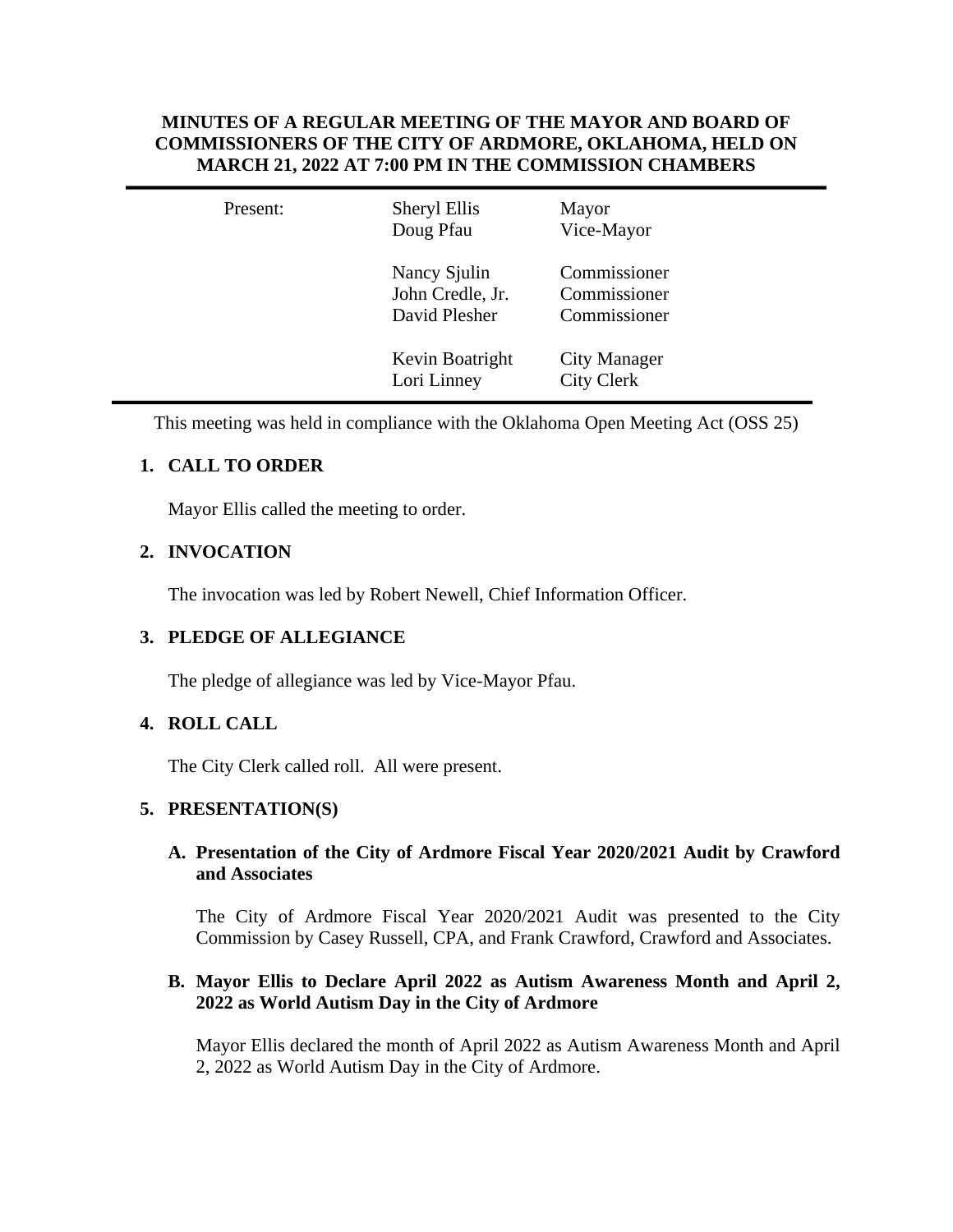#### **6. APPROVE AGENDA – ORDER OF BUSINESS AND CONTENTS**

Motion was made by Vice-Mayor Pfau and seconded by Commissioner Plesher to approve the agenda with the removal of Item 10.B.1. Resolution 1.

> Ayes: Sjulin, Credle, Plesher, Pfau, Ellis Nays: None

#### **7. APPROVE MINUTES**

#### **A. of the City Commission Regular Meeting held on March 7, 2022**

Motion was made by Commissioner Credle and seconded by Vice-Mayor Pfau to approve the regular minutes of March 7, 2022 as written.

> Ayes: Credle, Plesher, Pfau, Ellis Nays: None Abstain: Sjulin

#### **B. of the City Commission Special Meeting held on March 15, 2022**

Motion was made by Commissioner Sjulin and seconded by Commissioner Credle to approve the special minutes of March 15, 2022 as written.

| Ayes:    | Sjulin, Credle, Pfau, Ellis |
|----------|-----------------------------|
| Nays:    | None                        |
| Abstain: | Plesher                     |

#### **8. PUBLIC HEARING(S)**

**A. Public Hearing for the Purpose of Hearing and Considering Any Objections and/or Complaints Concerning the Request to Rezone 0.58 Acres located at 1314 D Street Northeast from CC (Commercial Corridor) Zoning District to IL (Light Industrial) Zoning District**

A presentation was made by Jessica Scott, Director of Community Development, to the Commission. She stated that the City received a Rezoning Application from the property owner of 0.58 acres located at 1314 D Street NE, requesting rezoning of the subject property from CC (Commercial Corridor) zoning district to IL (Light Industrial) zoning district. In keeping with the requirement of Section 319 of the Unified Development Code, a public hearing was held before the Planning Commission on March 10, 2022. Per Section 319 a public hearing is now required before the City Commission. The Rezoning request is also on this agenda for final action by the City Commission.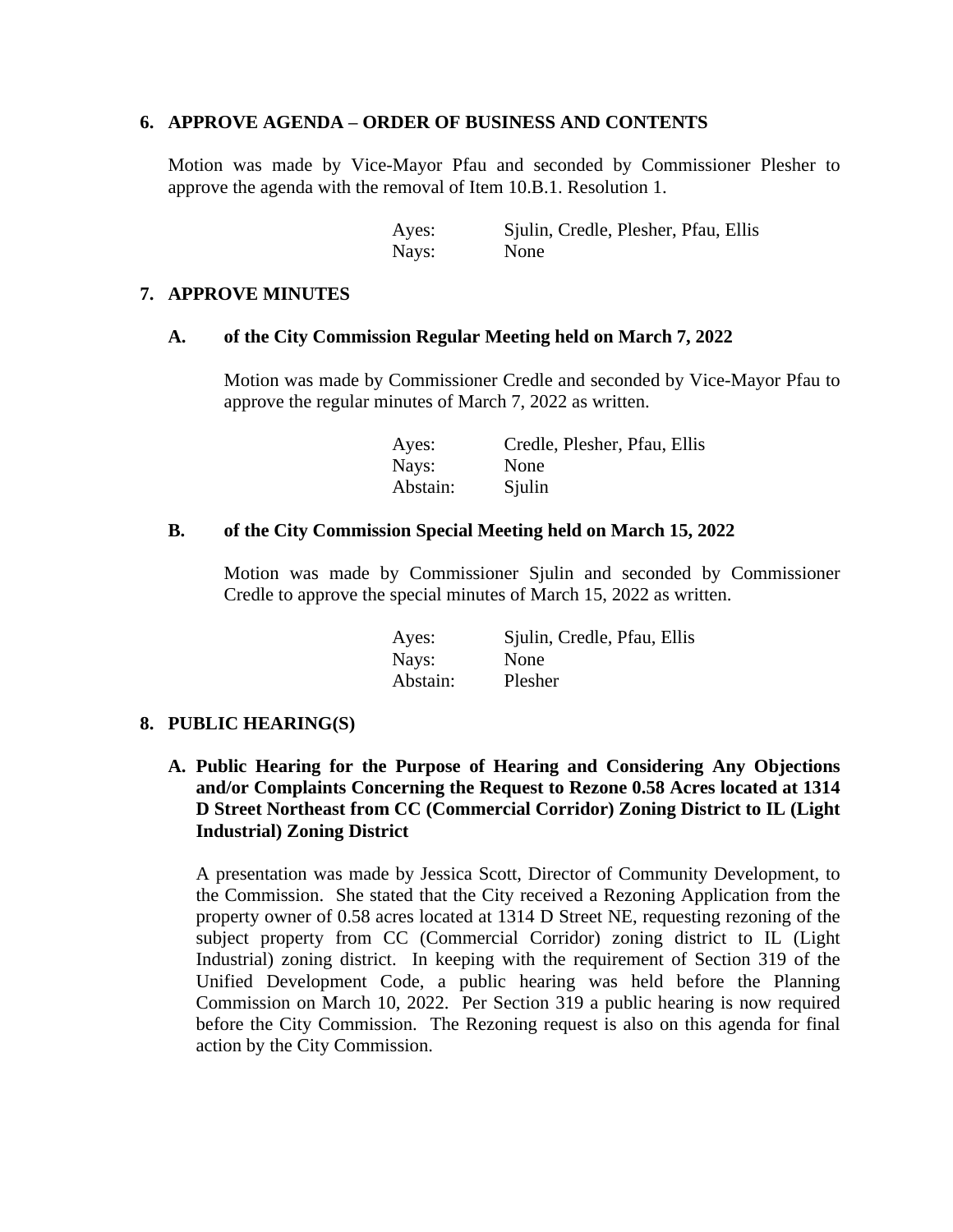Present to Speak Against or For

Against: Sherry Wilson, Dennis Gay, and Wanda Kemp

For: No One to Speak For

Public Hearing Closed

**B. Public Hearing for the Purpose of Hearing and Considering Any Objections and/or Complaints Concerning the Request to Rezone 1 Acre located at 202 North Plainview Road from CC (Commercial Corridor) Zoning District to IL (Light Industrial) Zoning District**

A presentation was made by Jessica Scott, Director of Community Development, to the Commission. She stated that the City received a Rezoning Application from the property owner of 1 acre located at 202 North Plainview Road, requesting rezoning of the subject property from CC (Commercial Corridor) zoning district to IL (Light Industrial) zoning district. In keeping with the requirement of Section 319 of the Unified Development Code, a public hearing was held before the Planning Commission on March 10, 2022. Per Section 319 a public hearing is now required before the City Commission. The Rezoning request is also on this agenda for final action by the City Commission.

Present to Speak Against or For

Against: No One to Speak Against

For: Steven Fox, Fox Engineering

Public Hearing Closed

### **C. Public Hearing for the Purpose of Hearing and Considering Any Objections and/or Complaints Concerning the Request to Rezone 1.52 Acres located at 2515 Mt. Washington Road from RS-6 (Single Family Residential, 6,000SF MIN) Zoning District to CC (Commercial Corridor) Zoning District**

A presentation was made by Jessica Scott, Director of Community Development, to the Commission. She stated that the City received a Rezoning Application from the property owner of 1.52 acres located at 2515 Mt. Washington Road, requesting rezoning of the subject property from RS-6 (Single Family Residential, 6,000SF MIN) zoning district to CC (Commercial Corridor) zoning district. In keeping with the requirement of Section 319 of the Unified Development Code, a public hearing was held before the Planning Commission on March 10, 2022. Per Section 319 a public hearing is now required before the City Commission. The Rezoning request is also on this agenda for final action by the City Commission.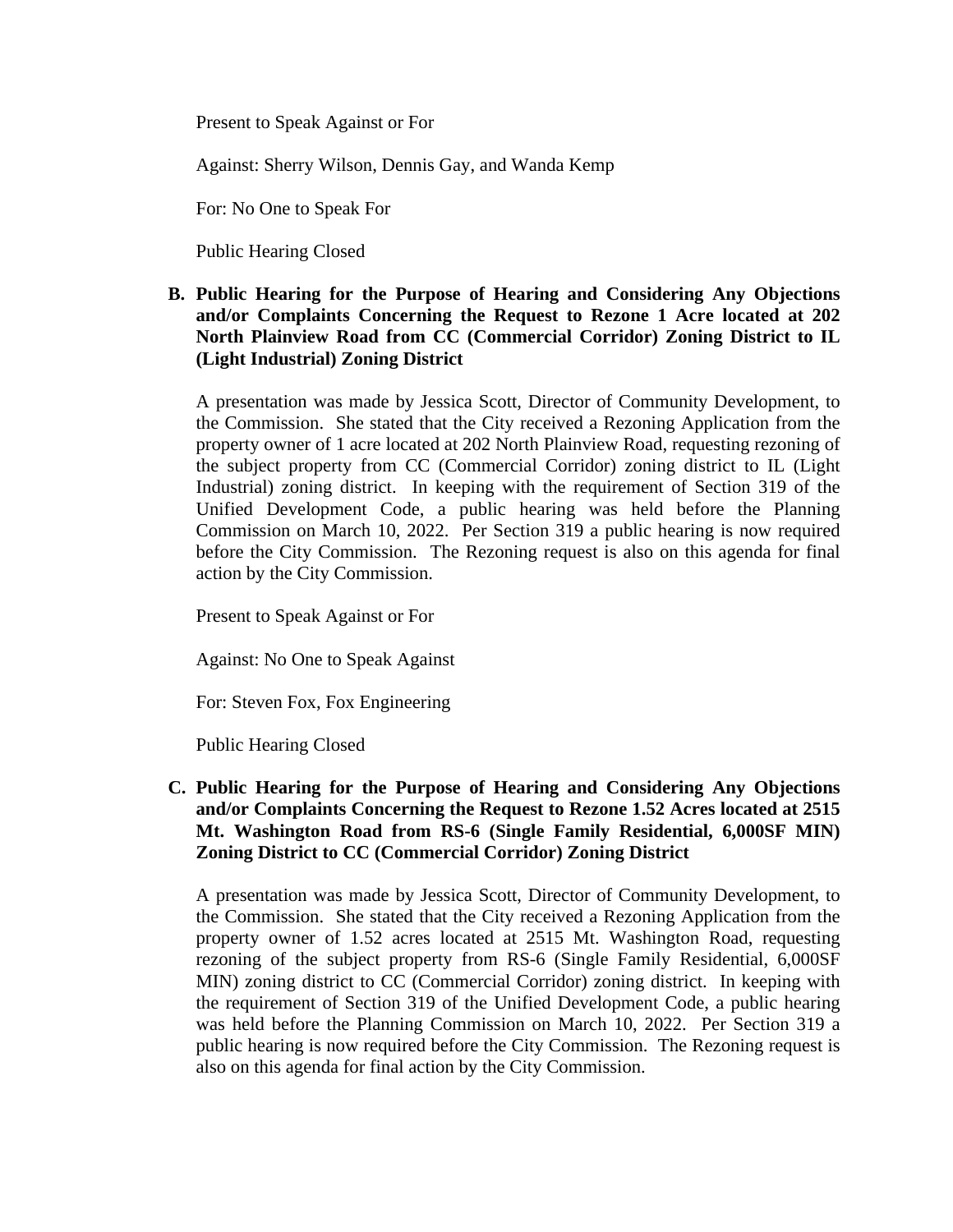No One Present to Speak Against or For

Public Hearing Closed

**D. Public Hearing for the Purpose of Hearing and Considering Any Objections and/or Complaints Concerning a Text Amendment of Section 501, the Use Table of the Unified Development Code, Amending the Use Table to Include Medical Marijuana and Changing Permitted Use Zoning Districts for Vehicle Service Limited, Manufacturing and Production, Group Living, and Community Service**

A presentation was made by Jessica Scott, Director of Community Development, to the Commission. She stated that City staff is processing a text amendment to the City of Ardmore Unified Development Code to amend Section 501 - The Use Table. The amendment will add permitted zoning districts for Medical Marijuana, change the Permitted Use of Vehicle Service, limited from Permitted by Right to Permitted with a Conditional Use Permit in the CD (Commercial Downtown) zoning district; and remove Manufacturing and Production, Group Living, and Community Service as Permitted by Right Uses in the CD (Commercial Downtown) zoning district. In keeping with the requirement of Section 318 of the Unified Development Code, a public hearing was held before the Planning Commission on March 10, 2022. Per Section 318 a public hearing is now required before the City Commission. The request for the Text Amendment is also on this agenda for final action by the City Commission.

No One Present to Speak Against or For

Public Hearing Closed

## **9. CONSENT**

**A. Consideration of Adoption of Rejection of Resolution Number 4208, a Resolution for the Preliminary Plat of 16 Lots on 11.96 Acres of The Tschoepe Addition located in the 5000 Block of Myall Road, Ardmore, Oklahoma and Consideration of Adoption or Rejection of Any Amendments to the Proposed Resolution as may be Considered by the City Commission at the Meeting**

On March 10, 2022, the Planning Commission considered the application to approve the Preliminary Plat of The Tschoepe Addition. The Planning Commission voted (8- 0) to recommend approval of the Preliminary Plat.

**B. Consideration of Adoption or Rejection of Resolution Number 4209, a Resolution for the Preliminary Plat of 9 Lots on 8.97 Acres of The Morgan Addition located at 2470 South Commerce Street, Ardmore, Oklahoma and Consideration of Adoption or Rejection of Any Amendments to the Proposed Resolution as may be Considered by the City Commission at the Meeting**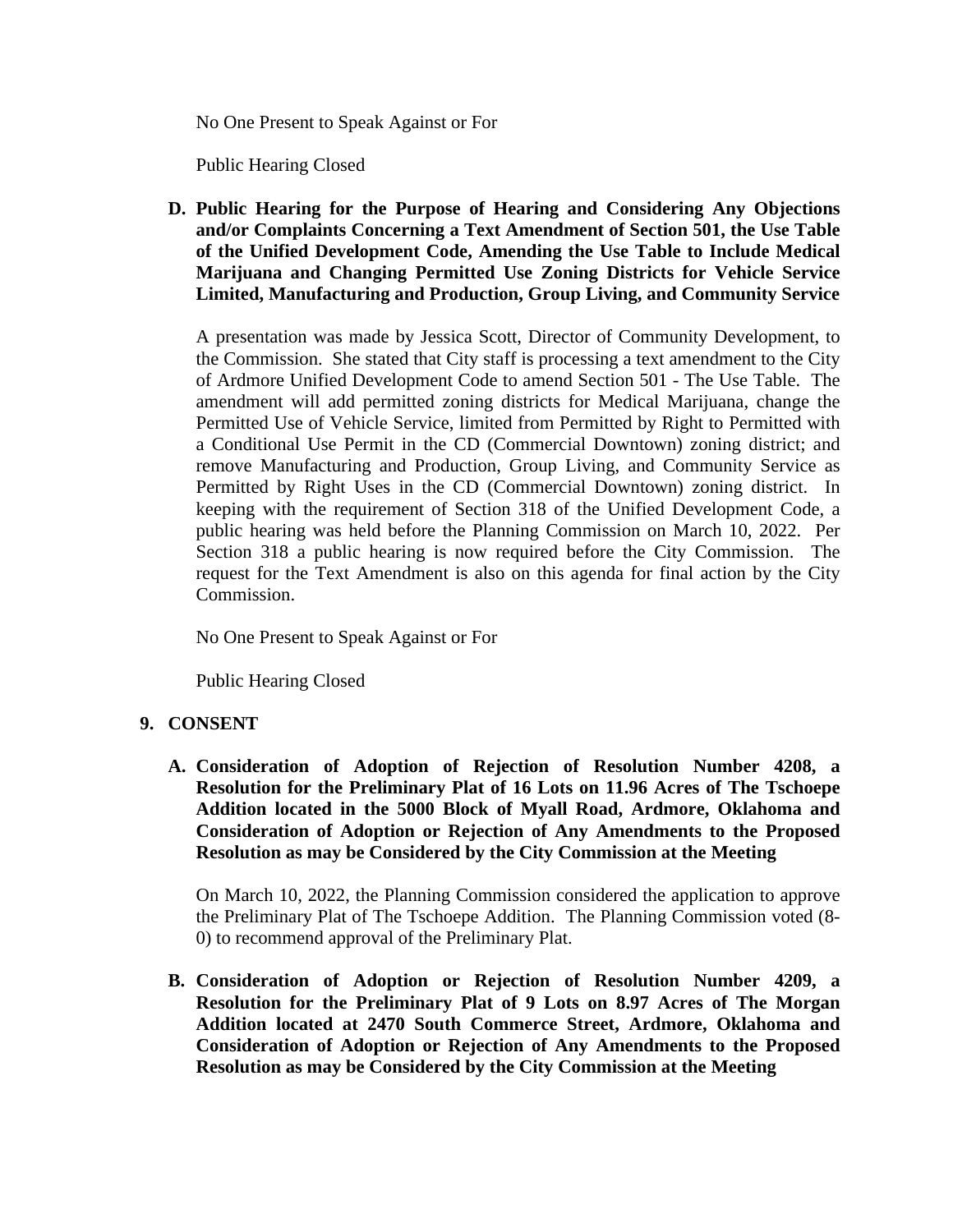On March 10, 2022, the Planning Commission considered the application to approve the Preliminary Plat of The Morgan Addition. The Planning Commission voted (8-0) to recommend approval of the Preliminary Plat.

Motion was made by Vice-Mayor Pfau and seconded by Commissioner Plesher to approve Consent Agenda Items 8.A. - 8.B.

> Ayes: Sjulin, Credle, Plesher, Pfau, Ellis Nays: None

#### **10. REGULAR BUSINESS**

#### **A. ORDINANCE(S)**

**1. Consideration of Adoption or Rejection of Ordinance Number 3117, an Ordinance Rezoning Property located at 1314 D Street Northeast, Zoning from CC (Commercial Corridor) Zoning District to IL (Light Industrial) Zoning District Amending Ordinance Number 2583 known as the Unified Development Code of the City of Ardmore, Oklahoma and Providing for Severability and Consideration of Adoption or Rejection of Any Amendments to the Proposed Ordinance as may be Considered by the City Commission at the Meeting**

A presentation was made by Jessica Scott, Director of Community Development, to the Commission. She stated that staff received a request from Joe and Sandy Hines on behalf of Star Properties LLC, property owners of property located at 1314 D Street Northeast, to rezone this property from CC (Commercial Corridor) zoning district to IL (Light Industrial) zoning district. On March 10, 2022 the Planning Commission voted (7-1) to recommend denial of rezoning to IL (Light Industrial) zoning district.

Motion was made by Commissioner Plesher and seconded by Commissioner Credle to reject Ordinance Number 3117.

> Ayes: Sjulin, Credle, Plesher, Pfau, Ellis Nays: None

**2. Consideration of Adoption or Rejection of Ordinance Number 3118, an Ordinance Rezoning Property located at 202 North Plainview Road, Zoning from CC (Commercial Corridor) Zoning District to IL (Light Industrial) Zoning District Amending Ordinance Number 2583 known as the Unified Development Code of the City of Ardmore, Oklahoma and Providing for Severability and Consideration of Adoption or Rejection of Any Amendments to the Proposed Ordinance as may be Considered by the City Commission at the Meeting**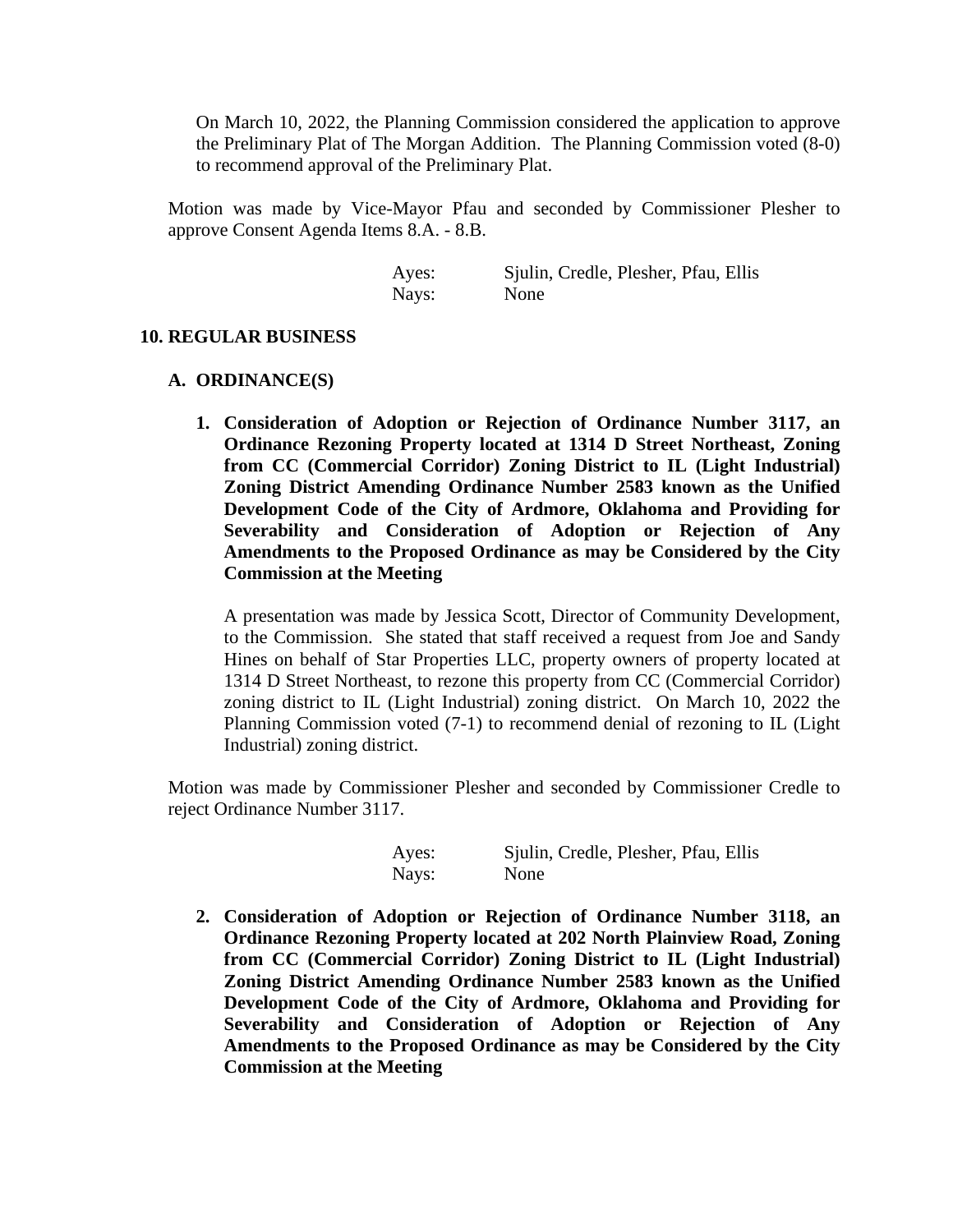A presentation was made by Jessica Scott, Director of Community Development, to the Commission. She stated that staff received a request from Fox Engineering on behalf of Mike Byford, property owner of property located at 202 North Plainview Road to rezone this property from CC (Commercial Corridor) zoning district to IL (Light Industrial) zoning district. On March 10, 2022, the Planning Commission voted (8-0) to recommend denial of rezoning to IL (Light Industrial) zoning district.

Motion was made by Commissioner Sjulin and seconded by Commissioner Credle to reject Ordinance Number 3118.

| Ayes: | Sjulin, Credle, Plesher, Pfau, Ellis |
|-------|--------------------------------------|
| Nays: | None                                 |

**3. Consideration of Adoption or Rejection of Ordinance Number 3119, an Ordinance Rezoning Property located at 2515 Mt. Washington Road Zoning from RS-6 (Single Family Residential, 6,000SF MIN) Zoning District to CC (Commercial Corridor) Zoning District Amending Ordinance Number 2583 known as the Unified Development Code of the City of Ardmore, Oklahoma and Providing for Severability and Consideration of Adoption or Rejection of Any Amendments to the Proposed Ordinance as may be Considered by the City Commission at the Meeting**

A presentation was made by Jessica Scott, Director of Community Development, to the Commission. She stated that staff received a request from Fox Engineering on behalf of The Boulevard Group, property owner of property located at 2515 Mt. Washington Road to rezone this property from RS-6 (Single Family Residential, 6,000SF MIN) zoning district to CC (Commercial Corridor) zoning district. On March 10, 2022 the Planning Commission voted (8-0) to recommend approval of rezoning to CC (Commercial Corridor) zoning district.

Motion was made by Commissioner Sjulin and seconded by Vice-Mayor Pfau to approve Ordinance Number 3119.

Nays: None

Ayes: Sjulin, Credle, Plesher, Pfau, Ellis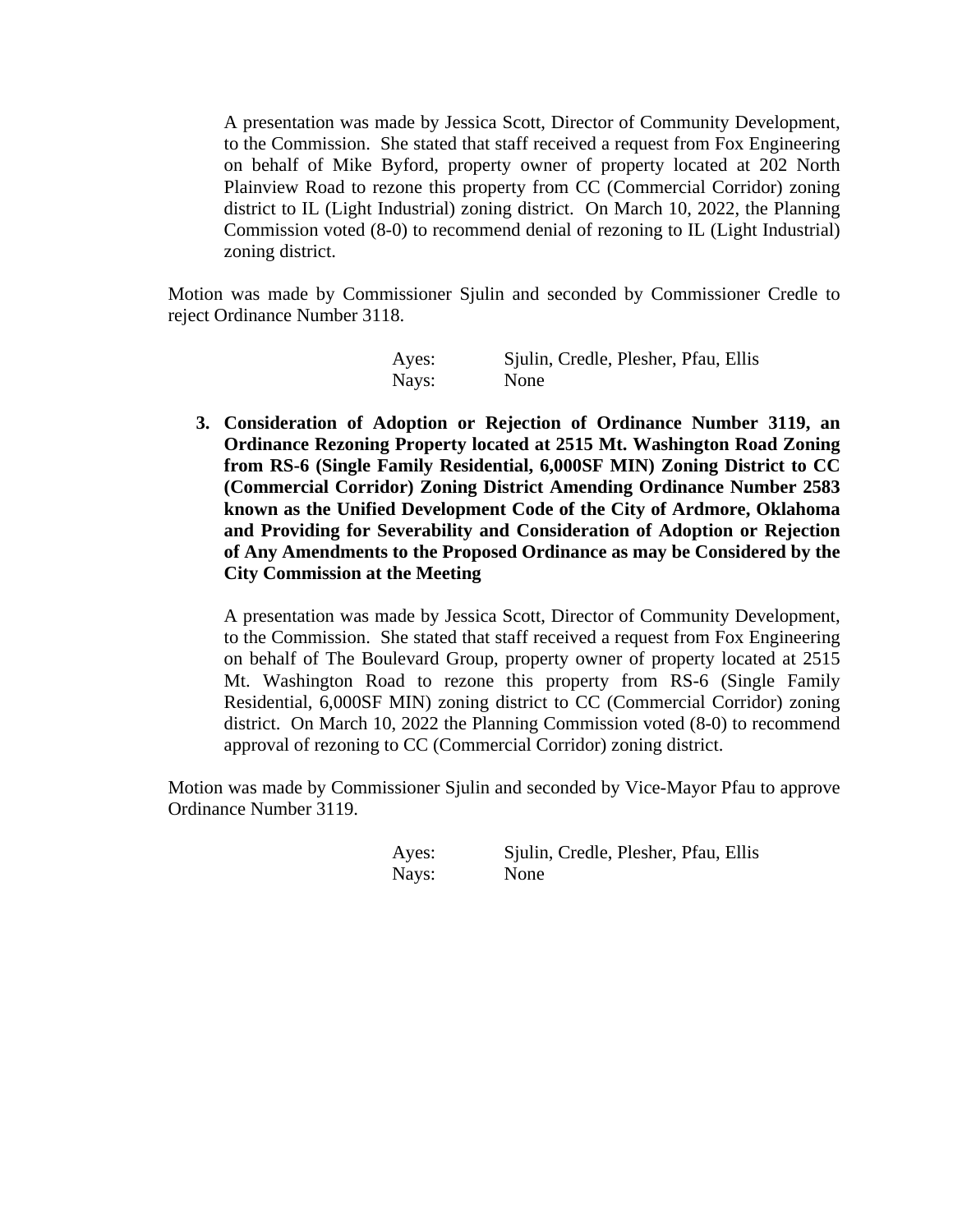**4. Consideration of Adoption or Rejection of Ordinance Number 3120, an Ordinance Amending the Unified Development Code of the City of Ardmore Section 501, the Use Table; Amending the Use Table to Include the Permitted Zoning Districts for Medical Marijuana; to Change the Permitted Use of Vehicle Service, Limited from Permitted by Right to Permitted with a Conditional use Permit in the CD (Commercial Downtown) Zoning District; and Remove Manufacturing and Production, Group Living and Community Service as Permitted by Right Uses in the CD (Commercial Downtown) Zoning District and Approval or Rejection of Any Amendments Proposed and Consideration of Adoption or Rejection of Any Amendments to the Proposed Ordinance as may be Considered by the City Commission at the Meeting**

A presentation was made by Jessica Scott, Director of Community Development, to the Commission. She stated that on March 10, 2022 the Planning Commission considered an amendment to the City of Ardmore Unified Development Code to amend Section 501 - The Use Table. The amendment will add permitted zoning districts for Medical Marijuana, change the Permitted Use of Vehicle Service, limited from Permitted by Right to Permitted with a Conditional Use Permit in the CD (Commercial Downtown) zoning district; and remove Manufacturing and Production, Group Living, and Community Service as Permitted by Right Uses in the CD (Commercial Downtown) zoning district. The Planning Commission voted (8-0) to approve the proposed UDC text amendment.

Motion was made by Vice-Mayor Pfau and seconded by Commissioner Credle to approve Ordinance Number 3120.

| Ayes: | Sjulin, Credle, Plesher, Pfau, Ellis |
|-------|--------------------------------------|
| Nays: | None                                 |

#### **B. RESOLUTION(S)**

**1. Consideration of Adoption or Rejection of Resolution Number 4210, a Resolution Approving the Incurring of Indebtedness by the Ardmore Development Authority, a Public Trust, by Incurring a Line of Credit with Lease Servicing Center, Inc., dba NCL Governmental Capital in the Total Amount of \$349,129.00 for a Fire Truck and Consideration of Adoption or Rejection of Any Amendments to the Proposed Resolution as may be Considered by the City Commission at the Meeting**

Removed from Agenda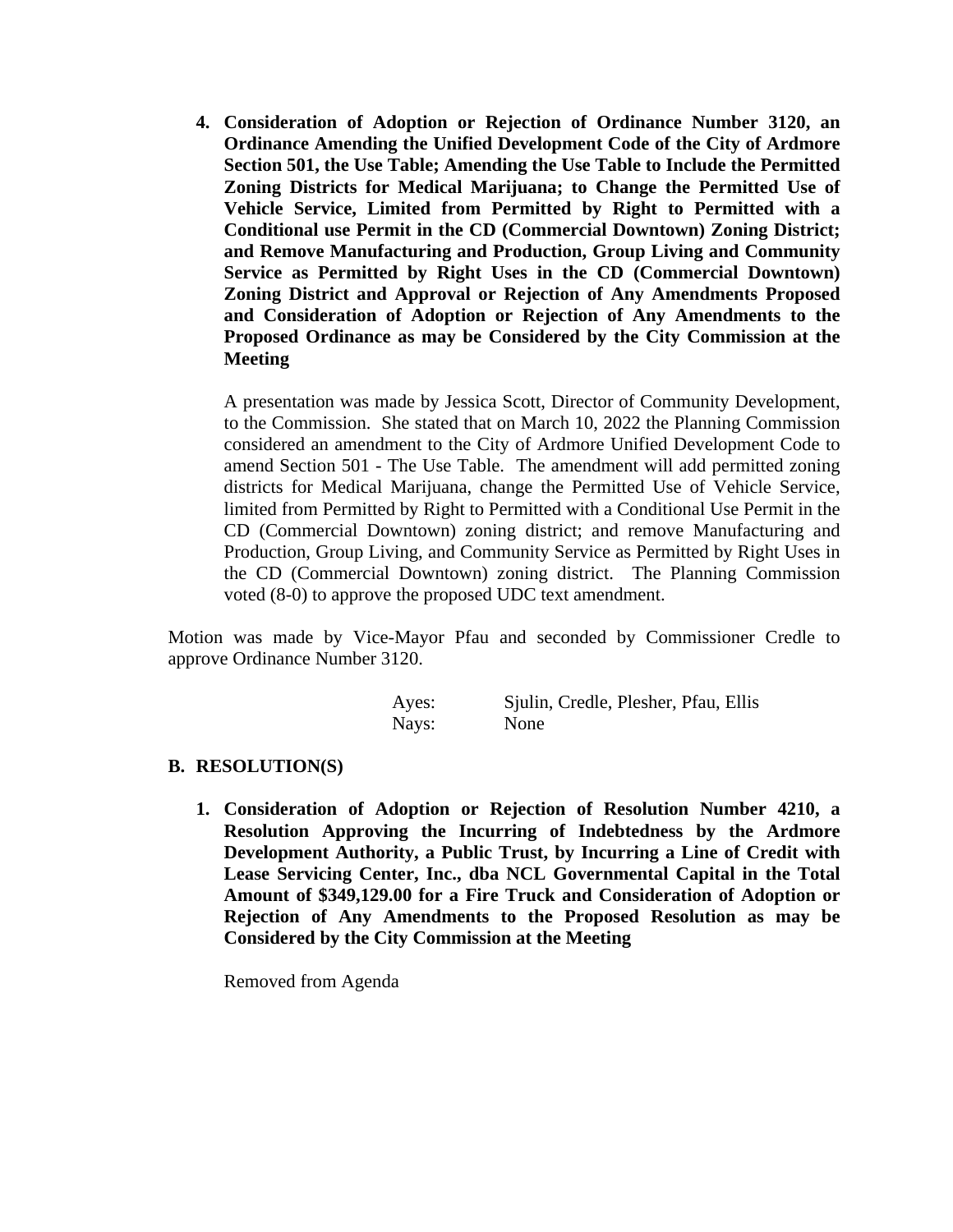#### **C. AGREEMENT(S)**

**1. Consideration and Possible Approval of Change Order Number 1 for the Wayfind Sign Installation Project, Phase 1, to Provide for the Extension of the Contract Expiration Date to May 15, 2022, with the Total Contract Price Unchanged and Approval or Rejection of Any Amendments Proposed and Considered by the City Commission at the Meeting**

A presentation was made by Josh Randell, Interim City Engineer, to the Commission. He stated that the purpose of this item is to request the Commission's approval of Change Order Number 1 for the Wayfind Sign Installation Project which provides for an extension of the contract expiration date. The current contract expiration date is March 30, 2022. Staff wishes to extend this date to May 15, 2022 in order to complete the installation of the signs. The total contract price will be unchanged.

Motion was made by Commissioner Sjulin and seconded by Commissioner Credle to approve Change Order Number 1 for the Wayfind Sign Installation Project, Phase 1, to provide for the extension of the contract expiration date to May 15, 2022, with the total contract price unchanged.

| Ayes: | Sjulin, Credle, Plesher, Pfau, Ellis |  |  |
|-------|--------------------------------------|--|--|
| Nays: | None                                 |  |  |

**2. Consideration and Possible Approval of an Engineering Services Agreement between the City of Ardmore and TEIM Design for Phase 1 of the Market Street - Roadway Design in the Total Amount of \$68,500.00 and Approval or Rejection of Any Amendments Proposed and Considered by the City Commission at the Meeting**

A presentation was made by Josh Randell, Interim City Engineer, to the Commission. He stated that the new Burk Collins & Co., LTD Phase 2 development in the general vicinity of the Academy store has engaged the City to design and construct a new access road from Merrick Circle continuing south and connecting to  $12<sup>th</sup>$  Avenue Northwest. This road is intended to serve all the existing and proposed development planned in the area and will grant direct access from the north to businesses located along 12<sup>th</sup> Avenue. This roadway will have a twenty year design life and can be part of a larger development which could see this roadway extended all the way to Veterans Boulevard. The design will be for a 30 ft. wide two-lane commercial curb and gutter facility with ADA compliant sidewalks. Hydraulic design of the roadway will be included as well in which drainage structures will accommodate the 50 and 100 year storm events. Staff recommends that the Commission approve the engagement of TEIM Design, consulting engineers from Oklahoma City, which has the requisite street and storm sewer design experience. If approved, TEIM will undertake the engineering in 2 phases under one agreement. The first phase will be the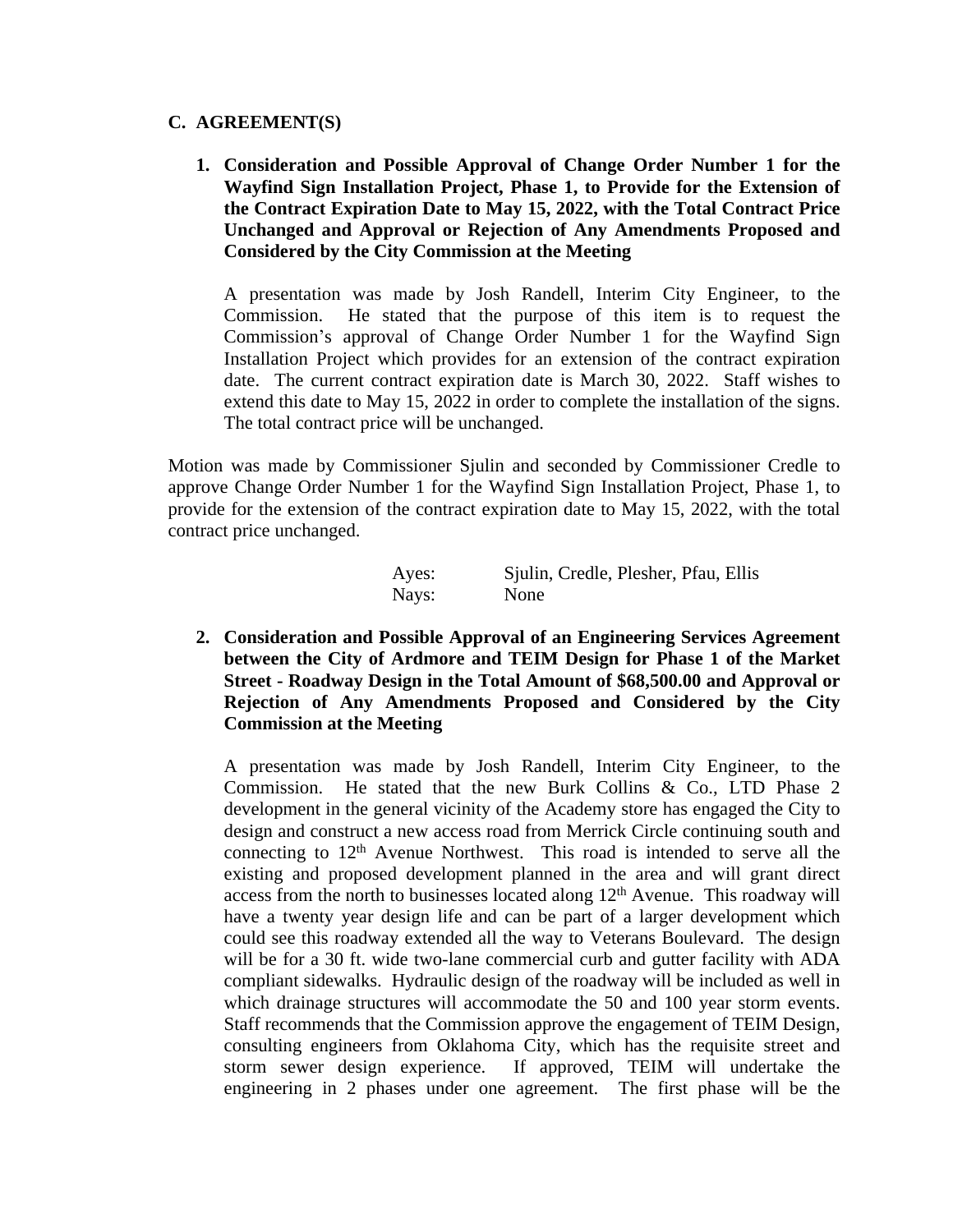conceptual design phase which includes preparing preliminary design documents consisting of final design criteria and a traffic study. It will also provide conceptual plan sheets for up to two alternative designs, and outline specifications. Phase 2 will be the final design phase once an alignment has been selected by the City which will include final plan and specification preparation. Money for this project will come from the General Engineering Fund. Staff recommends the Commission approve the consulting engineering agreement for Phase 1 in the amount of \$68,500.00 and authorize the Mayor to execute same. After review this agreement has been approved by the City Attorney. The cost for Phase 2 will be determined based on the selection of the final alignment. This cost will include the roadway final plans and the topographic survey needed to complete the design and will be determined once a final alignment has been selected.

Motion was made by Commissioner Credle and seconded by Commissioner Sjulin to approve an Engineering Services Agreement between the City of Ardmore and TEIM Design for Phase 1 of the Market Street - Roadway Design in the total amount of \$68,500.00.

| Ayes: | Sjulin, Credle, Plesher, Pfau, Ellis |  |  |
|-------|--------------------------------------|--|--|
| Nays: | None                                 |  |  |

## **3. Consideration and Possible Approval for E Pumps to Tear Down and Repair a 60hp Fairbanks Submersible Pump utilized by the Wastewater Treatment Plant in the Total Amount of \$40,611.00 and Approval or Rejection of Any Amendments Proposed and Considered by the City Commission at the Meeting**

A presentation was made by Shawn Geurin, Director of Utilities, to the Commission. He stated that staff requests approval for E Pumps to tear down and repair a 60hp Fairbanks submersible pump. This pump is utilized at the Wastewater Treatment Plant in the effluent lift station. The total price for the repair is \$40,611.00. Money has been budgeted for items like this in the current fiscal year budget under the Wastewater Treatment Plant Department.

Motion was made by Commissioner Sjulin and seconded by Commissioner Plesher to approve for E Pumps to tear down and repair a 60hp Fairbanks Submersible Pump utilized by the Wastewater Treatment Plant in the total amount of \$40,611.00.

| Ayes: | Sjulin, Credle, Plesher, Pfau, Ellis |  |
|-------|--------------------------------------|--|
| Nays: | None                                 |  |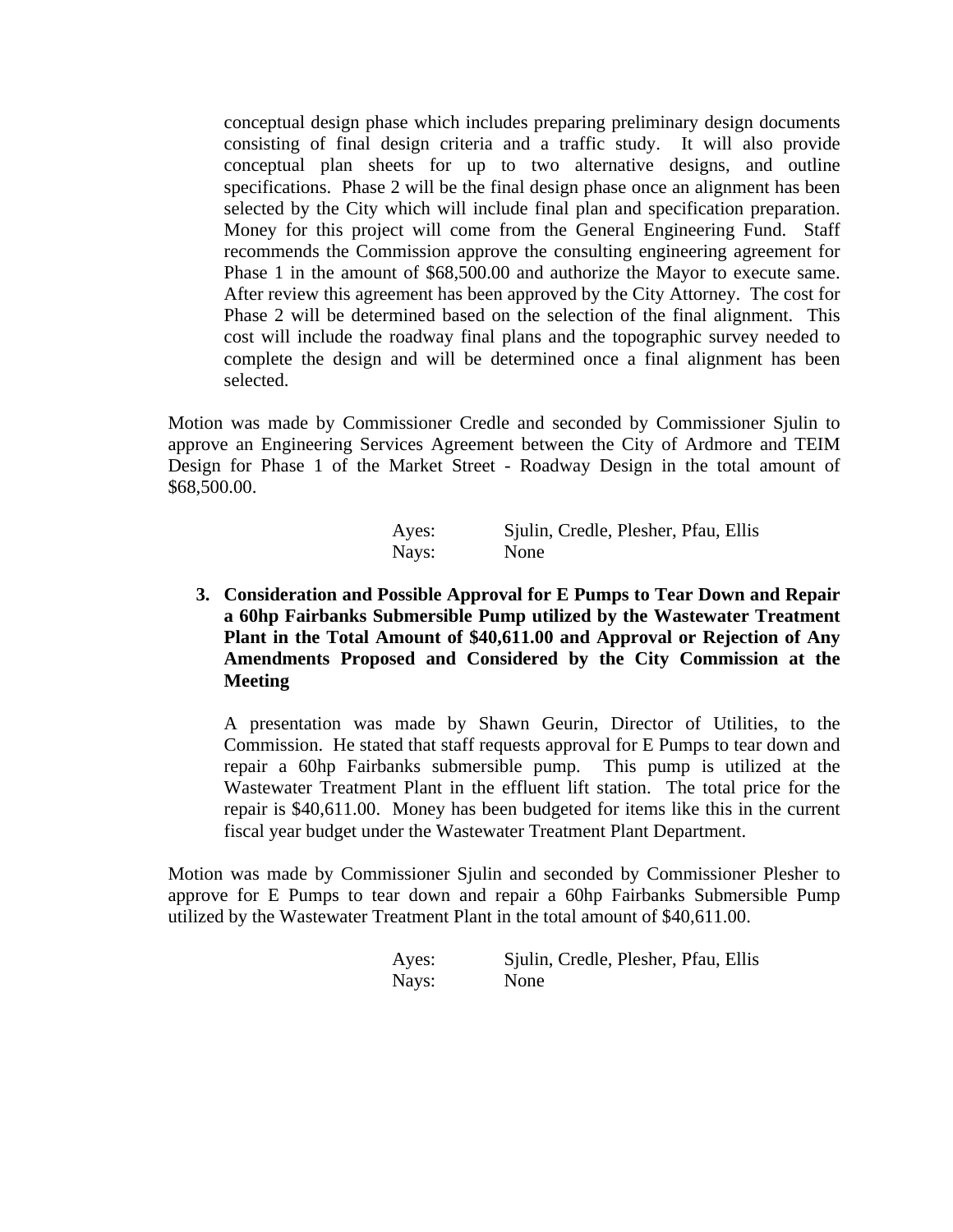**4. Consideration and Possible Approval to Declare an Operation Pride 2014 Knuckleboom, Unit Number 140 as Surplus and Disposed of in Accordance with City Code and Approval or Rejection of Any Amendments Proposed and Considered by the City Commission at the Meeting**

A presentation was made by Shawn Geurin, Director of Utilities, to the Commission. He stated that staff requests that the Operation Pride 2014 Knuckleboom, Unit Number 140, Asset Number 009054 be declared as surplus. If declared surplus this unit will be used as a trade-in for a replacement Knuckleboom as provided in the current year's budget.

Motion was made by Commissioner Plesher and seconded by Commissioner Credle to approve to declare an Operation Pride 2014 Knuckleboom, Unit Number 140 as surplus and disposed of in accordance with City Code.

> Ayes: Sjulin, Credle, Plesher, Pfau, Ellis Nays: None

### **D. PURCHASE(S)**

**1. Consideration and Possible Approval for the Purchase of a Freightliner Cab and Chassis for the Operation Pride Department from the Oklahoma State Contract from Premier Truck Group Oklahoma City in the Total Amount of \$91.002.85 and Approval or Rejection of Any Amendments Propose and Considered by the City Commission at the Meeting**

A presentation was made by Shawn Geurin, Director of Utilities, to the Commission. He stated that staff requests approval to purchase a Freightliner cab and chassis for the Operation Pride Department from the Oklahoma State Contract from Premier Truck Group Oklahoma City in the amount of \$91,002.85. This will be a replacement for Unite Number 140. This item is in the current fiscal year budget under the Operation Pride Department.

Motion was made by Commissioner Plesher and seconded by Commissioner Sjulin to approve the purchase of a Freightliner Cab and Chassis for the Operation Pride Department from the Oklahoma State Contract from Premier Truck Group Oklahoma City in the total amount of \$91.002.85.

| Ayes: | Sjulin, Credle, Plesher, Pfau, Ellis |
|-------|--------------------------------------|
| Nays: | None                                 |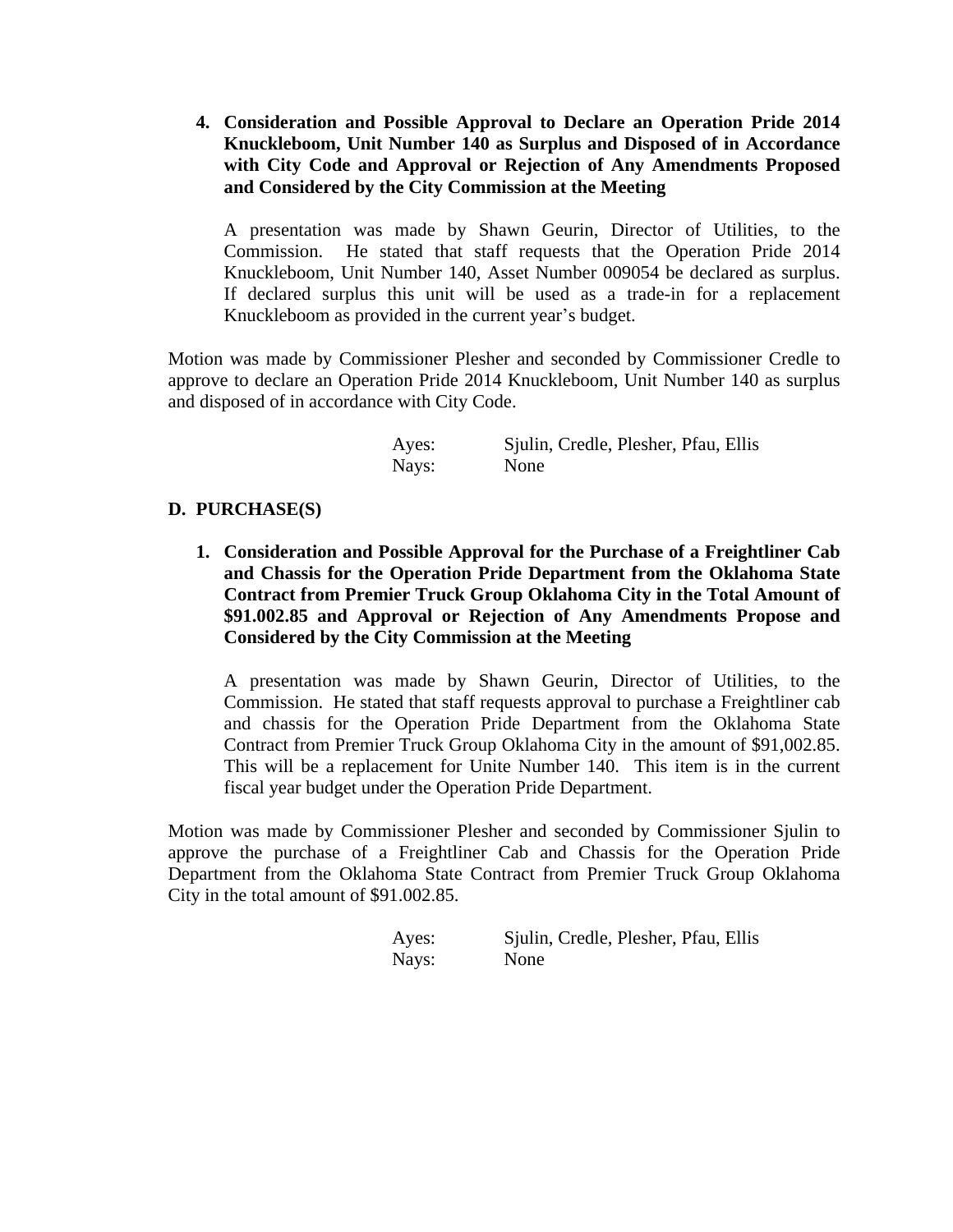**2. Consideration and Possible Approval for the Purchase of a Petersen Knuckleboom Trash Loader for the Operation Pride Department from the Oklahoma State Contract from J&R Equipment L.L.C. in the Total Amount of \$96,505.00 which Includes the Trade in of Unit Number 140 and Approval or Rejection of Any Amendments Proposed and Considered by the City Commission at the Meeting**

A presentation was made by Shawn Geurin, Director of Utilities, to the Commission. He stated that staff requests the approval to purchase a Petersen Knuckleboom Trash Loader for the Operation Pride Department from the Oklahoma State Contract from J&R Equipment LLC. This will be a replacement for Unit Number 140. The price for the Knuckleboom Trash Loader is \$103,805.00. J&R Equipment LLC will accept Unit Number 140 as a trade-in for \$16,200.00. This will make the final cost \$96,505.00. This item is in the current fiscal year budget under the Operation Pride Department.

Motion was made by Commissioner Credle and seconded by Vice-Mayor Pfau to approve the purchase of a Petersen Knuckleboom Trash Loader for the Operation Pride Department from the Oklahoma State Contract from J&R Equipment L.L.C. in the total amount of \$96,505.00 which includes the trade in of Unit Number 140.

| Ayes: | Sjulin, Credle, Plesher, Pfau, Ellis |
|-------|--------------------------------------|
| Nays: | None                                 |

## **E. EXECUTIVE SESSION**

Motion was made by Commissioner Plesher and seconded by Vice-Mayor Pfau at 8:05 P.M. to enter into Executive Session.

| Ayes: | Sjulin, Credle, Plesher, Pfau, Ellis |
|-------|--------------------------------------|
| Nays: | None                                 |

- **1. Consideration and Possible Vote to Enter Into Executive Session for the Purpose of Discussing the Status of Negotiations between the City of Ardmore and the Fraternal Order of Police, Lodge No. 108, and the International Association of Fire Fighters, Local 1881 for New Collective Bargaining Agreements for Fiscal Year 2022-2023 as Authorized by 25 O.S. Section 307 (B)(2)**
- **2. Consideration and Possible Vote to Reconvene into Open Session**

Motion was made by Commissioner Sjulin and seconded by Commissioner Plesher at 8:36 P.M.to reconvene into Open Session.

| Ayes: | Sjulin, Credle, Plesher, Pfau, Ellis |  |  |
|-------|--------------------------------------|--|--|
| Nays: | None                                 |  |  |